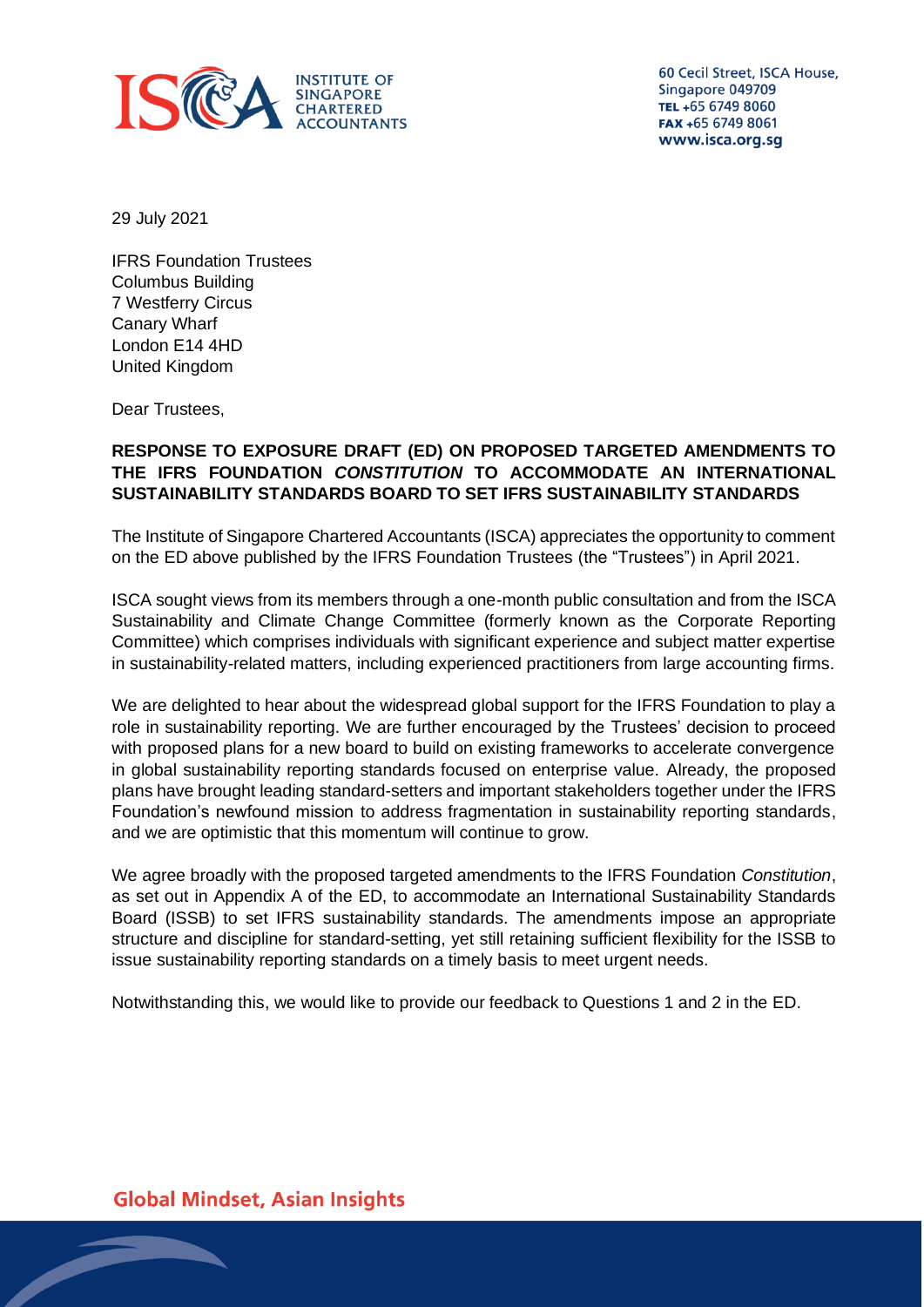#### Question 1

Do you agree that the amendments proportionately reflect the Trustees' strategic direction, considering in particular:

- (a) the proposed amendments to the objectives of the Foundation, outlined in the proposed new section 2b of the *Constitution*, as set out in Appendix A; and
- (b) the proposed amendments to reflect the structure and function of the new board, outlined in the proposed new sections 43–56 of the *Constitution*, as set out in Appendix A?

## 1. Additional differentiation required between the International Accounting Standards Board (IASB) and ISSB

The ED explains that the proposed amendments to create the ISSB deliberately reflect the structure and function of the IASB where possible, with deviations to allow for the ISSB to reach an appropriate level of maturity in its standard-setting and develop its technical expertise within the confines of the Trustees' strategic direction.

The ED also clarifies that the ISSB would focus on information that is material to the decisions of investors and other participants in the world's capital markets. By extension, the strategic direction of the ISSB will be to develop standards for reporting on sustainability matters that create or erode enterprise value. This would ensure that the ISSB's standards remain aligned with the IFRS Foundation's current mission and expertise and do not necessitate a fundamental restructuring of the IFRS Foundation's governance model.

While we value the intention for alignment with IASB, we feel that further differentiation is required to distinguish the ISSB from the IASB, especially on the objectives set by the IFRS Foundation for the ISSB as stated in Section 2b of Appendix A.

Section 2b of Appendix A states that the objectives of the IFRS Foundation are:

*through the ISSB, to develop, in the public interest, a single set of high quality, understandable, enforceable and globally accepted sustainability standards based upon clearly articulated principles.*

*These standards should require high quality, transparent and comparable information in corporate reports to help investors and other participants in the world's capital markets in their decision-making and connect with multi-stakeholder sustainability reporting.*

## (i) Clarity on the scope of the standards

We are concerned that the link to sustainability reporting in the objectives of the ISSB might be too tenuous by only stating that the reported information should *connect* to multi-stakeholder sustainability reporting. It is also not immediately clear what is meant by connecting with multi-stakeholder sustainability reporting.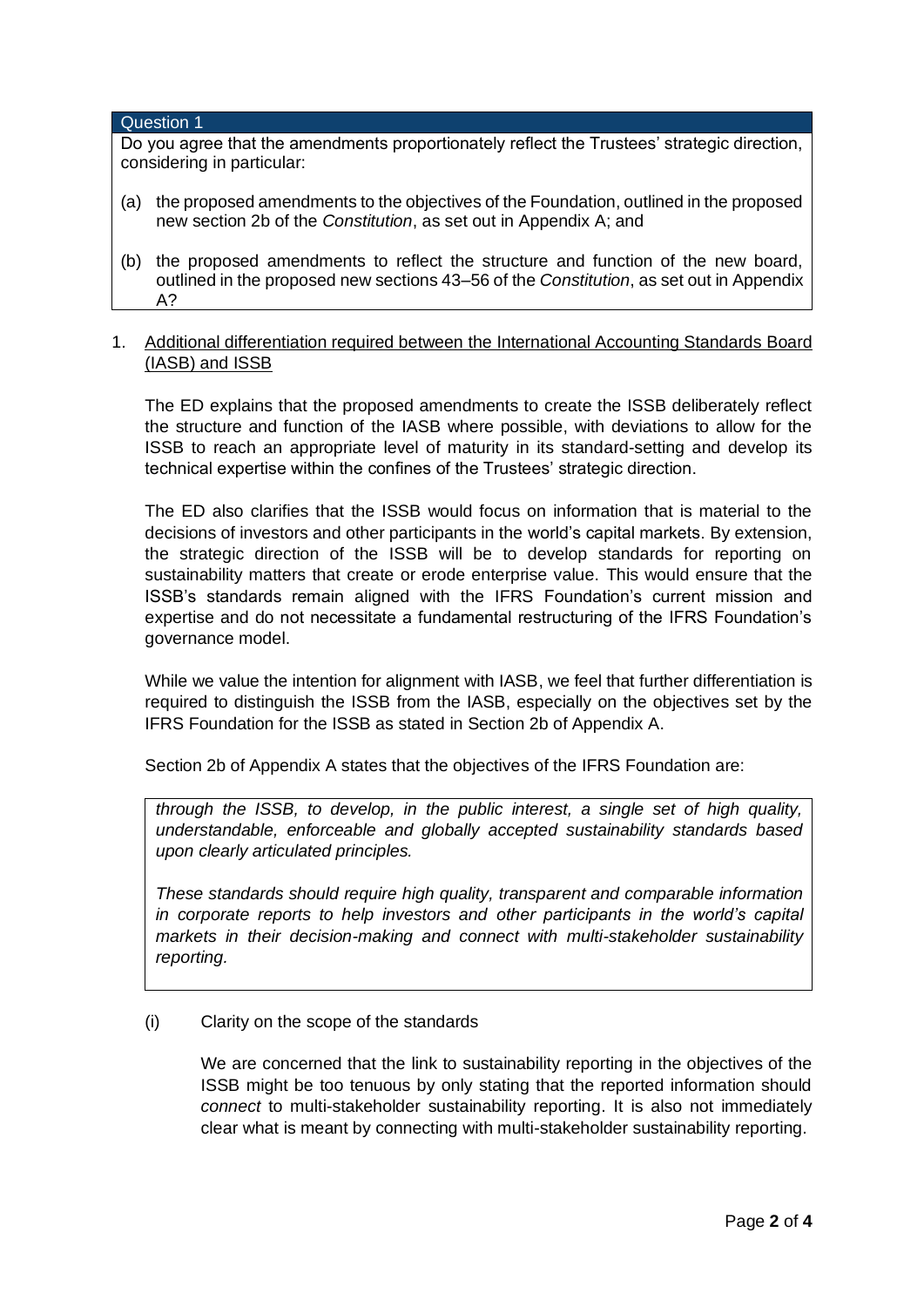This makes it plausible that the objectives of the ISSB may be interpreted as a precursor to sustainability reporting or separate from it altogether. In any case, this does not proportionally reflect the strategic direction of standard-setting by the ISSB that is laid out in paragraph 2 of the ED.

(ii) Consideration of stakeholders beyond capital markets

Sustainability reporting encompasses topics that are wide-ranging and rapidly evolving. These topics could go beyond only the needs of investors and other participants in the world's capital markets.

As it is becoming increasingly clear that the impact from corporate actions is not limited only to investors or capital markets participants, it would be meaningful for the objectives of the ISSB to be inclusive of the needs of other stakeholders as well. We suggest for this to be considered in the objectives under Section 2b of Appendix A.

On a related note, we wish to also suggest for the addition of more robust requirements in Section 46 of Appendix A for the engagement of relevant stakeholders. These stakeholders could be specified to include civil society, labour, trade associations, non-governmental organisations and governments to ensure the perspectives of key stakeholders are obtained as part of the standard-setting process.

## 2. Engagement between the IASB and ISSB

The Trustees have identified the development of a structure and culture that seek to build effective synergies with financial reporting as a key requirement for success. However, the proposed structure and division of chapters in the *Constitution* give an impression, even if only visually, that the IASB and ISSB are two distinct boards and operate individually.

We believe that it is essential, moving forward, for both IASB and ISSB to work together closely to avoid unnecessary divergence in requirements, which could cause further confusion amongst users.

We recommend for the Trustees to consider institutionalising the common vision and mutual goals of both the IASB and ISSB in the objectives of the IFRS Foundation, as set out in Section 2 of Appendix A. These should include the joint development of disclosures on topics with both financial reporting and sustainability reporting implications.

To support this objective and provide how it can be achieved, the Trustees should also dedicate a chapter in the *Constitution* to details on the relationship and engagement between the IASB and ISSB. This chapter could include guidelines for representatives from both Boards to (i) observe the meetings of both Boards; and (ii) meet periodically and discuss pertinent updates or issues. It is also equally important to minimise any duplication of effort in standard-setting activities by clearly stating the boundaries of the Boards' individual responsibilities and how these parameters interplay with each other.